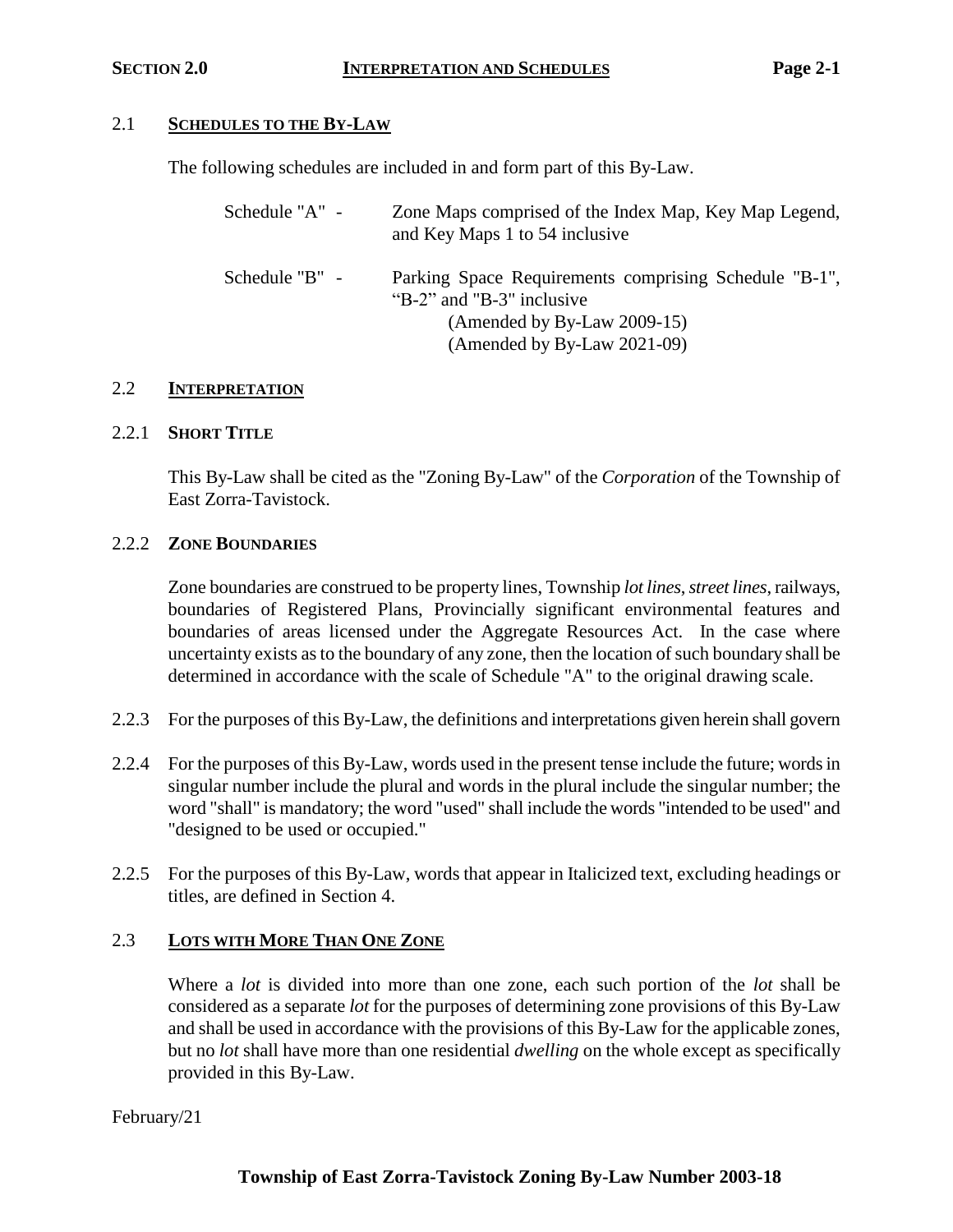#### 2.4 **LOTS CONTAINING MORE THAN ONE USE**

Where any land, *building* or *structure* is used for more than one non-residential use, all provisions of this By-Law shall be complied with for each use, except in the case of *lot area*, *lot frontage*, *lot coverage* and minimum *yard* requirements in which case the most restrictive requirement shall apply.

# 2.5 **ENVIRONMENTAL PROTECTION OVERLAYS**

Mapping for the Environmental Protection 1 (EP1) and the Environmental Protection 2 (EP2) Overlays are provided by the Ministry of Natural Resources and Forestry and have been mapped onto Schedule "A". Due to the differences in scale, discrepancies may occur. Such discrepancies shall be resolved through an Environmental Impact Study, or at the direction of the Conservation Authority having jurisdiction and/or the Ministry of Natural Resources and Forestry.

The EP1 and EP2 Overlays shall be updated as new data becomes available through Environmental Impact Studies, or from the Ministry of Natural Resources and Forestry and/or the appropriate Conservation Authority. The extent of the existing EP1 and EP2 Overlays shown on Schedule "A" shall be updated accordingly without the requirement for a zoning by-law amendment.

(Amended by By-Law 2021-09)

### 2.6 **INTERPRETATION OF MEASUREMENT**

Measurements are given in both metric and imperial units in this By-Law. For the purposes of this By-Law, the metric unit shall govern.

### 2.7 **MINIMUM DISTANCE SEPARATION FORMULAE I AND II (MDS I AND II)**

For the purposes of this By-Law, Minimum Distance Separation Formulae I and II (MDS I and II) shall be calculated based on the Minimum Distance Separation (MDS) Formulae Guidelines prepared by the Ontario Ministry of Agriculture, Food and Rural Affairs (OMAFRA) and the Ministry of Environment, Conservation and Parks (MOECP), as amended from time to time. For the purposes of this section, MDS II calculations will use the settlement areas listed in subsection 2.7.2. Where there is a discrepancy between these guidelines and this By-Law, the provisions of the By-Law shall prevail. Notwithstanding the MDS I and II guidelines, the following will be applied in the calculation of required MDS I and II setbacks:

> (Amended by By-Law 2007-30) (Amended by By-Law 2021-09)

February/21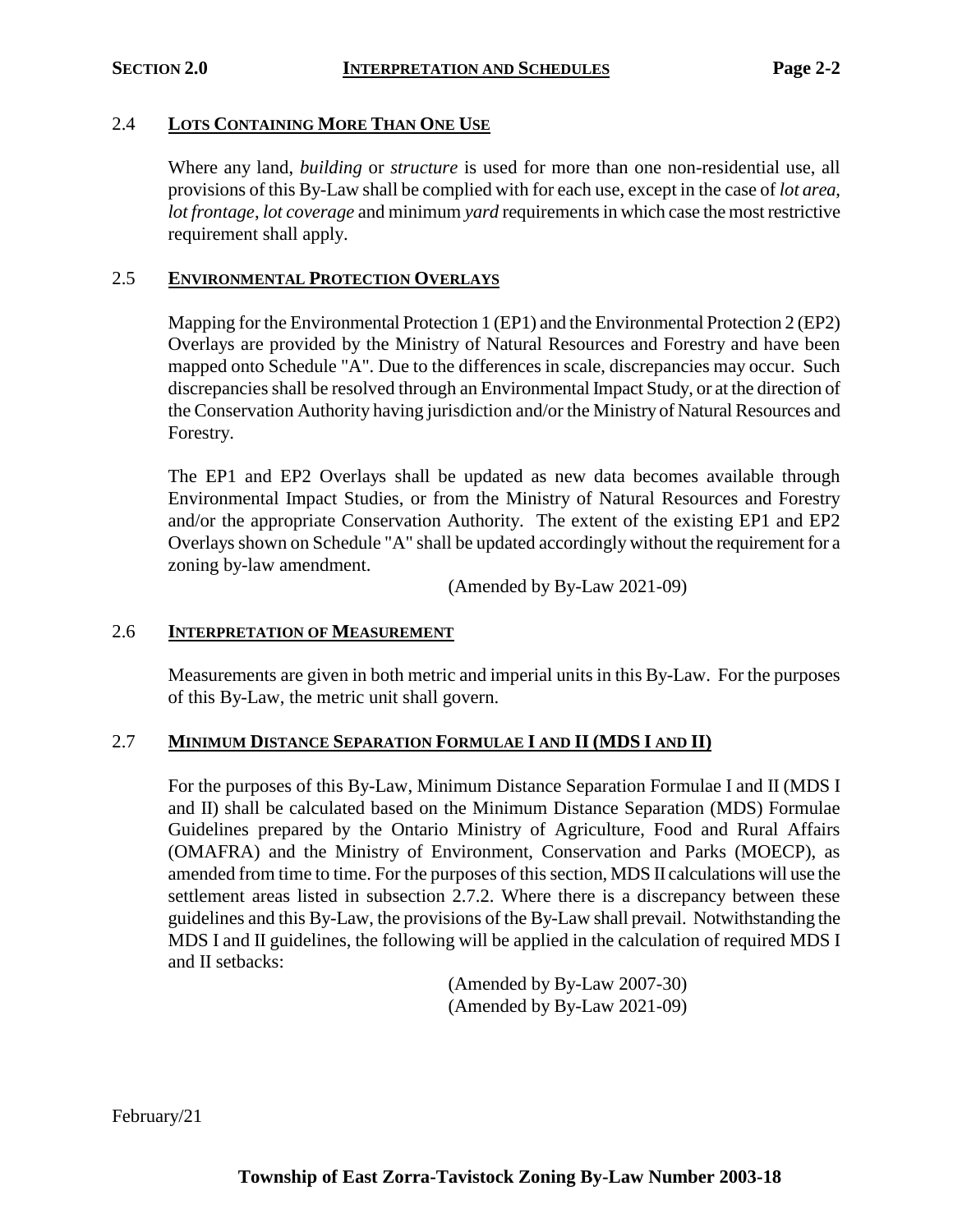- 2.7.1.1 Where an agricultural *building* or *structure*, or manure storage *structure*, is being *erected, altered* and/or used for the housing of livestock, in an A1 or A2 zone, in the vicinity of an *existing* institutional *use* located outside of a designated settlement defined in 2.7.2.1, with the exception of a *public* or *private school* or *daycare centre*, the MDS II setbacks shall be calculated using a Type A Land Use. (Amended by By-Law 2007-30)
- 2.7.1.2 Where an agricultural *building* or *structure*, or manure storage *structure*, is being *erected, altered* and/or used for the housing of livestock, in an A1 or A2 zone, in the vicinity of an existing settlement, as defined in Section 2.7.2.1, or any lot zoned HC, or any lot zoned REC (excepting a *passive recreational use*), the MDS II setbacks shall be calculated using a Type B Land Use. In all other circumstances, with the exception of calculating setbacks from the nearest *side* or *rear lot line*, nearest road allowance, and subsection 2.7.1 above, the MDS II setbacks shall be calculated using a Type A Land Use.

(Amended by By-Law 2007-30)

- 2.7.1.3 Notwithstanding any other provision of this By-Law to the contrary, MDS I and MDS II shall apply to agricultural-related uses and on-farm diversified uses and/or zones, unless otherwise stated in this Zoning By-Law. (Added by By-Law 2021-09)
	-
- 2.7.2 For the purposes of this subsection, settlements are defined as those zoned areas shown on Schedule "A" on the following Key Maps:
	- Key Maps 3-8 Tavistock (Serviced Village);
	- Key Map 18 Cassel (Rural Cluster);
	- Key Map 26 Braemar (Rural Cluster);
	- Key Map 28 Strathallan (Rural Cluster);
	- Key Maps 29 and 30 Hickson (Village);
	- Key Map 31 Braemar Side Road (Rural Cluster);
	- Key Map 36 Huntingford (Rural Cluster);
	- Key Map 41 Unamed Settlement (Rural Cluster);
	- Key Map 43 Havelock Corners (Rural Cluster);
	- Key Maps 47-50 Innerkip (Serviced Village);
	- Key Map 52 Valleyfield Drive (Rural Cluster);
	- Key Map 53 Unamed Settlement (Rural Cluster); and
	- Key Map  $54 11<sup>th</sup>$  Line (Rural Cluster).

(Amended by By-Law 2009-15)

February/21